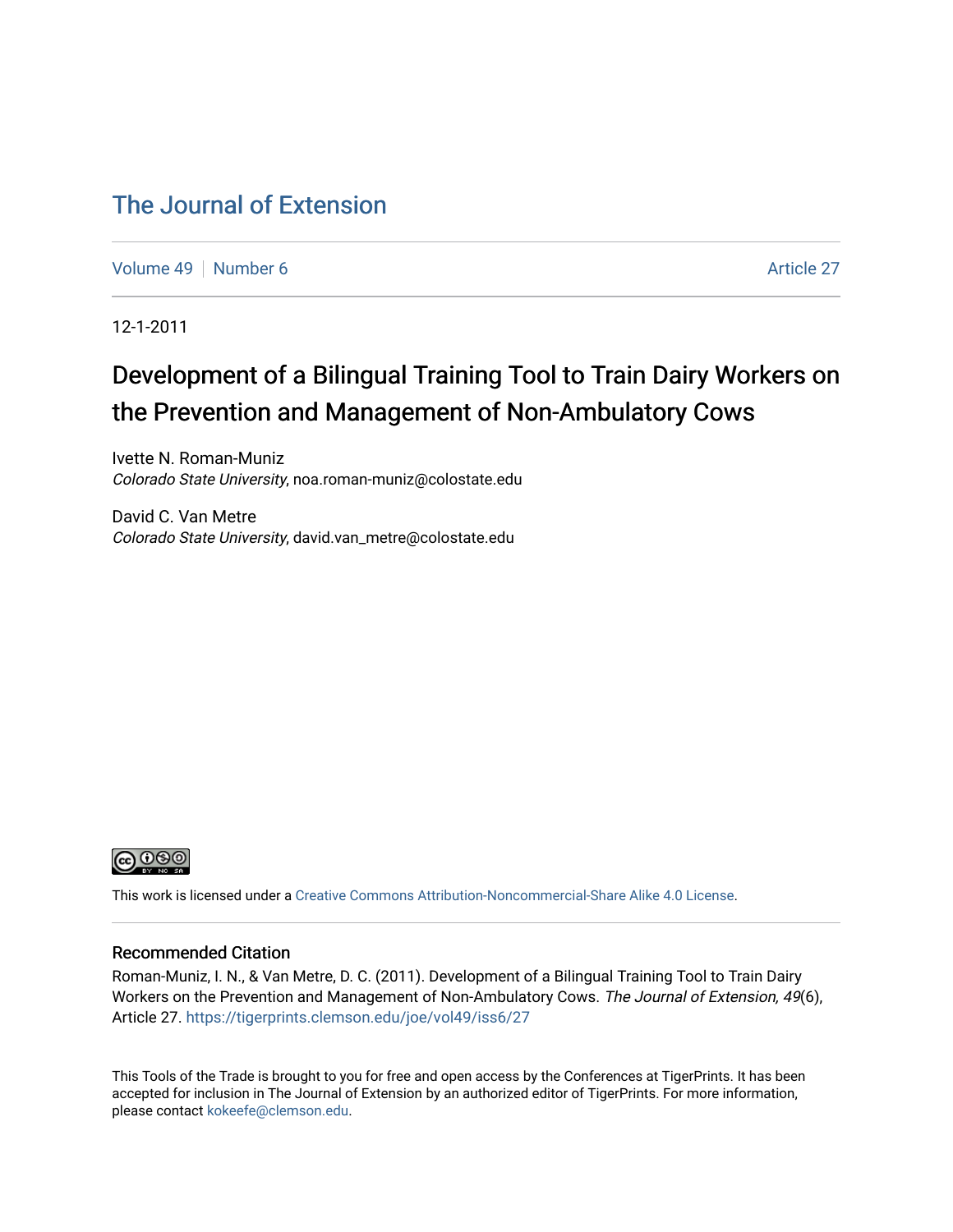Development of a Bilingual Training Tool to Train Dairy Workers on the Prevention and Manate the Htto 09:09:46 mbulato



## **December 2011 Volume 49 Number 6 Article Number 6TOT10**

[Return to Current Issue](http://www.joe.org:80/joe/2011december/)

# **Development of a Bilingual Training Tool to Train Dairy Workers on the Prevention and Management of Non-Ambulatory Cows**

**Ivette N. Roman-Muniz** Assistant Professor and Extension Dairy Specialist Department of Animal Sciences [Noa.Roman-Muniz@colostate.edu](mailto:Noa.Roman-Muniz@colostate.edu)

> **David C. Van Metre** Professor Department of Clinical Sciences [David.Van\\_Metre@colostate.edu](mailto:David.Van_Metre@colostate.edu)

> > Colorado State University Fort Collins, Colorado

**Abstract:** Dairy cows at risk of becoming non-ambulatory or downers represent economic losses and animal well-being issues for the dairy industry. Colorado State University researchers and Extension faculty collaborated with Colorado's dairy industry to create a training tool for the early identification and management of cows at risk of becoming downers on dairy operations. The training tool is a DVD that contains a short movie, a Power Point presentation, a quiz, and links to additional Web resources. All materials are available in English and Spanish to accommodate the language differences of the predominant cultural groups employed in the dairy industry.

## **Introduction**

The identification of dairy cows at risk of becoming non-ambulatory is of great importance to the dairy industry. Cows at risk of becoming downers due to poor body condition, illnesses, or injuries represent revenue losses as a result of price deductions at auction market level (Ahola et al, 2011) and as a result of removal from the food chain when they become non-ambulatory or downers. Besides economic repercussions, animal well-being concerns and increased consumer awareness are strong motivators to identifying these animals early in the course of disease and managing them appropriately in order to decrease the occurrence of downers and improve the chance of that animal to remain healthy and productive.

Culturally appropriate training tools designed for dairy employees are necessary for increased awareness and avoidance of animal well-being issues and economic losses on dairy operations.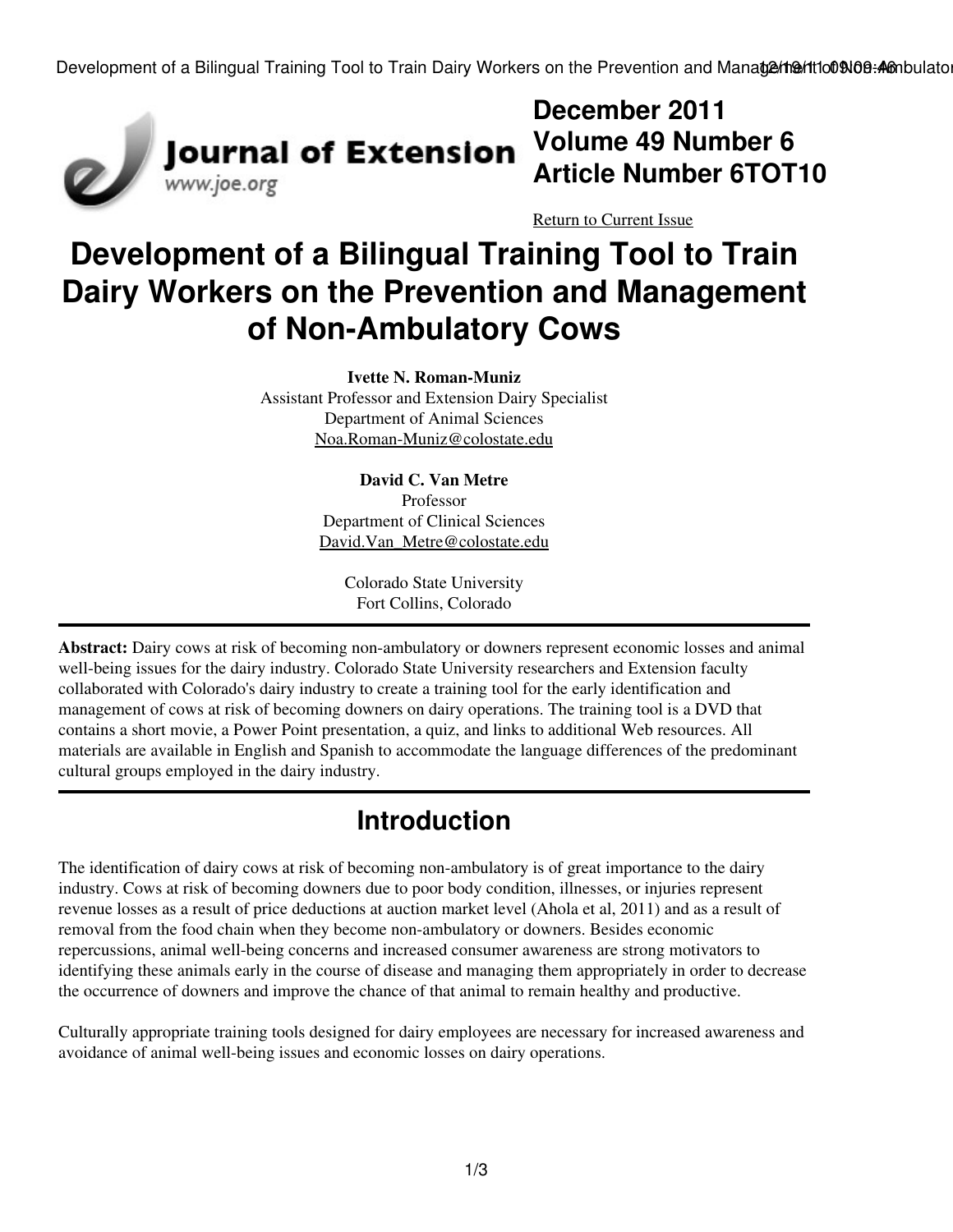Development of a Bilingual Training Tool to Train Dairy Workers on the Prevention and Manatent antito 09:46 mbulato

## **Description of the Training Tool**

The DVD program Prevention and Management of Non-Ambulatory Dairy Cows was developed by faculty from the Departments of Animal Sciences and Clinical Sciences of Colorado State University with the goal of providing best management practices for dairy operations on the identification and management of dairy cows at risk of becoming non-ambulatory or downers. The DVD training tool was developed in collaboration with Colorado dairy producers and with the support of the Western Dairy Association.

Following a similar format to earlier training tools developed by CSU researchers (Dewell et al, 2009), this training program contains a short (21-minute) movie, files with Power Point presentations, and a list of additional Web resources for on-farm trainers. To address potential language and cultural barriers to effective communication (Roman-Muniz, Van Metre, & Garry, 2007), all the training materials were developed in both English and Spanish and using layperson language to explain important concepts related to postparturient diseases, physical examination techniques, and field euthanasia methods appropriate for dairy cows. Safety awareness and injury avoidance topics were included because such training is more effective when included in the context of training for specific workday tasks (in this case, recognition of, care of, and euthanasia of downer cows) (Roman-Muniz et al, 2006).

After the language is selected, the facilitator may choose to play individual chapters or the whole program. After a short introduction, the program focuses on the following topics:

- Identifying cows at risk of becoming downers: This chapter discusses tools available to identify cows that could be at risk of becoming non-ambulatory. It also reviews the basic steps of a physical examination that could be useful in identifying cows in need of medical attention.
- Common causes of downers: This chapter reviews common diseases and injuries that could result in non-ambulatory dairy cows.
- Assessing and caring for the downer cow: This chapter includes a discussion of basic care to maximize the comfort and well-being of a downer cow and to increase her chances of recovering. It also provides questions to be asked when deciding either to provide further medical treatment or euthanize. The chapter concludes by reviewing the landmarks for on-farm euthanasia by gunshot to the head and how to determine if the euthanasia was effective.

The DVD program ends by emphasizing the relationship between dairy cow health and well-being, and consumer health and safety. It also stresses the importance of early identification and treatment of sick and injured animals.

The DVD also includes a 20 multiple choice-question quiz for dairy workers to test their knowledge on the topics covered during the training session. As with the training chapters, the quiz is delivered using common, everyday language, easily understood by workers from a variety of English and Spanish-speaking countries.

# **Applications and Future Directions**

This DVD is intended for use as part of the dairy training curriculum for new English- and Spanish-speaking employees. This training tool is also suitable for periodic review training for all employees on the dairy operation. In addition to inclusion of strategies for identification and management of cows at risk of